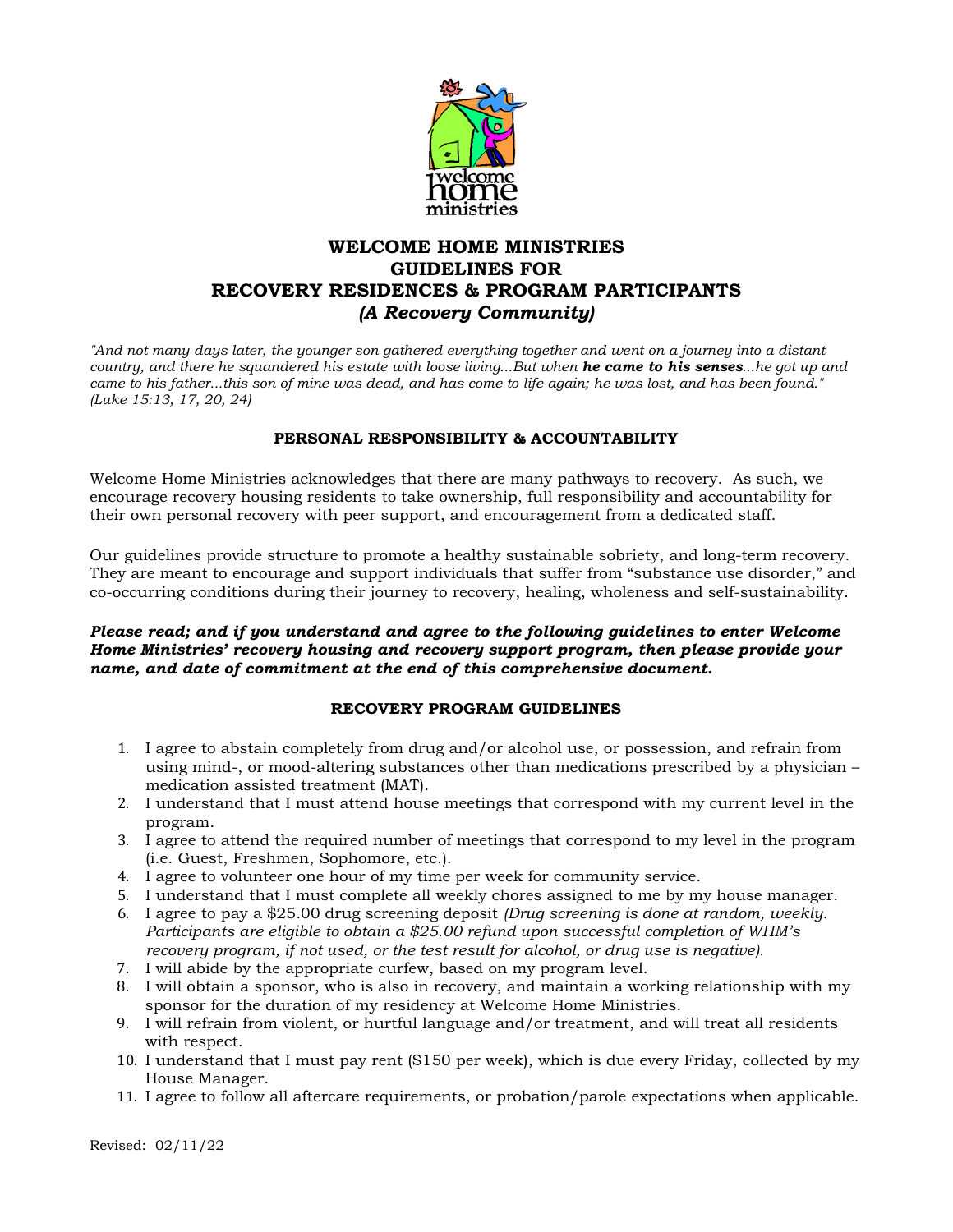- 12. I will practice a "good neighbor" policy.
- 13. I understand that if I am in a recovery residence at the time a house meeting is in progress (regardless of level), then I am encouraged to attend the meeting. If I choose not to attend the "non-required" meeting, then I will not in any way disturb, or otherwise interfere with the meeting.
- 14. I agree not to have or possess any weapon(s) during the entirety of my residency at Welcome Home Ministries.
- 15. I understand that I must secure employment or have a weekly volunteer schedule (at least 15 to 20 hours per week, should I choose to volunteer, rather than seek employment). However, should I choose to provide volunteer services in the community, rather than seek and find employment, I understand that I must responsibly pay rent on a weekly basis.
- 16. I agree to attend the Recovery Employment Table meetings for supported employment assistance on a weekly basis, if I am unemployed -- Tuesdays at 9:30 AM.
- 17. I agree to sign out and sign in when leaving and returning from my recovery residence (applies to "Guest" and "Freshman" levels only).
- 18. I agree to provide the House Manager with my individual meeting sheet, audio visual sheet, service hours sheet, spending plan sheet, employment form (should my work situation change), and any other required paperwork -- every Friday.

\*\*\* I understand that if I cannot comply with the commitments contained within these guidelines to which I fully agree, then it may be necessary for me to forgo some of the privileges and/or benefits provided by Welcome Home Ministries, until such time I can restore and/or fulfill my commitments. I also understand that I may need to exit Welcome Home Ministries' recovery program as a result of not honoring my agreed upon commitments to consider a more appropriate living environment to meet my needs.

**The Golden Rule:** *"however you want people to treat you, so treat them."* (Matt. 7:12)

## **RECOVERY HOUSING & GENERAL PROGRAM STRUCTURE**

*Welcome Home Ministries* is a recovery community for men who are searching for a new life in recovery from substance use disorder. WHM offers a clean, safe, and affordable living environment in which to recover from substance use disorder and/or co-occurring disorders.

We seek to operate our ministry on Biblical principles. However, we do not require anyone to be a Christian in order to participate in our addiction recovery program.

We ask recovery program participants to make a commitment to completely abstain from drug and/or alcohol use. We also encourage residents to work and pay their own way to promote selfsustainability.

There are six levels in WHM's recovery community, *I* - *Guest*, *II* - *Freshman*, *III* - *Sophomore*, *IV* - *Junior*, *V* - *Senior* and *VI* - *Graduate*. Recovery program participants must remain on each level for the minimum required number of weeks prior to progressing through each level toward graduation. Levels may not be skipped and must be completed in succession.

WHM provides some food, which is included in every participant's rent. However, residents are required to prepare their own meals. Additionally, we offer onsite laundry appliances, cable, Internet, house phone, free membership to the East Nashville YMCA (current residents only), transportation services, and 35% of "on time" rent will be refunded to the resident upon graduation up to \$1,000.

Each resident is asked to pay a drug screen deposit of \$25 upon entry to WHM's recovery support program… Each resident will pay \$150 rent per week, which is due every Friday, collected by the House Manager.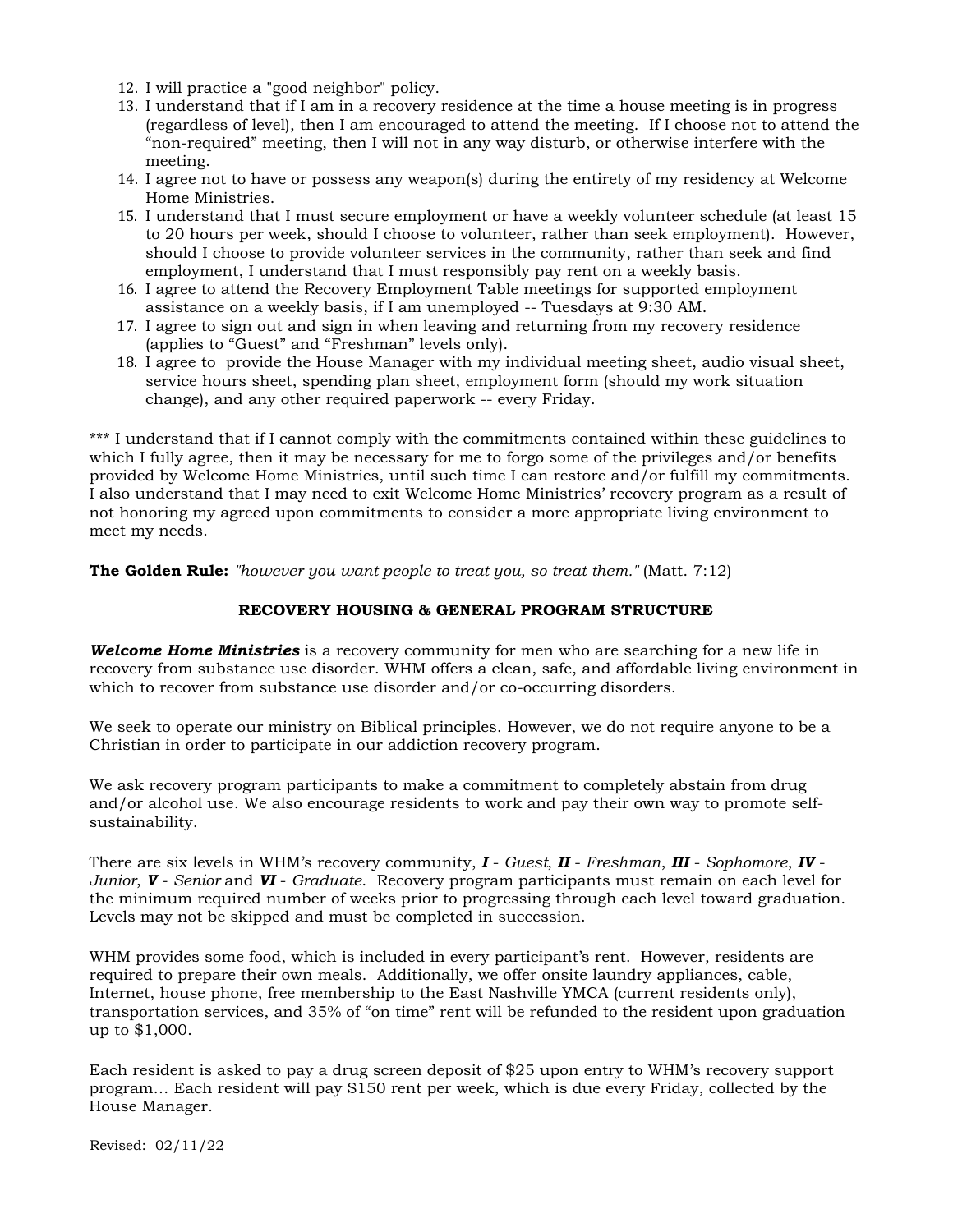#### **RECOVERY PROGRAM LEVELS**

I. A **Guest** *(two weeks minimum on this level)* is anyone in the first two weeks of our program. While on this level, the resident understands and agrees to remain in the house whenever he is not working, looking for work, attending meetings or has permission from the House Manager to be somewhere else. We encourage residents to find employment within two weeks. Additionally, WHM provides supported employment on a weekly basis to assist residents with an employment action plan. A person may work out of a labor pool during this time; however, one should seek "permanent" employment to encourage long term selfsustainability.

To become a *Freshman*, the resident that enters our recovery support program as a *Guest* agrees to the following:

- 1. Complete at least 4 hours of Audio/Visual enrichment
- 2. Attend a minimum of 5 meetings a week *(this includes two in-house meetings)*
- 3. Faithfully observe an 8 PM curfew
- 4. Complete at least one community service hour for each week in the program 5. Be employed
- 5. Be employed
- 6. Be current on rent

Note: If the resident is not working, then he will attend our "recovery employment table" meeting for supported employment assistance -- Tuesdays at 9:30 AM.

- II. A **Freshman** *(six weeks minimum on this level)* is anyone who has successfully completed the *Guest* level requirements. To become a *Sophomore*, one must:
	- 1. Obtain a sponsor<br>2. Complete at least
	- 2. Complete at least 10 hours cumulative of Audio/Visual enrichment
	- 3. Attend a minimum of 5 meetings a week *(this includes 2 mandatory in-house meetings)*
	- 4. Faithfully observe a 9 PM curfew on weeknights and a 10:00 PM on weekends
	- 5. Complete at least one community service hour for each week in the program
	- 6. Be employed
	- 7. Be Current on rent

Note: If the resident is not working, then he will attend our "recovery employment table" meeting for supported employment assistance -- Tuesdays at 9:30 AM.

- III. A **Sophomore** *(four weeks minimum on this level)* is anyone who has successfully completed the *Freshman* level requirements. To become a *Junior*, one must:
	- 1. Obtain a sponsor
	- 2. Complete at least 14 hours cumulative of Audio/Visual enrichment
	- 3. Attend a minimum of 5 meetings a week (NOTE *in-house meetings optional)*
	- 4. Faithfully observe a 10 PM curfew on weeknights and an 11:00 PM on weekends
	- 5. Complete at least one community service hour for each week in the program
	- 6. Be employed
	- 7. Be current on rent

Note: If the resident is not working, then he will attend our "recovery employment table" meeting for supported employment assistance -- Tuesdays at 9:30 AM.

- IV. A **Junior** *(four weeks minimum on this level)* is anyone who has successfully completed the *Sophomore* level requirements. Juniors are allowed one overnight pass per month. To become a *Senior,* one must:
	- 1. Obtain a sponsor
	- 2. Complete at least 18 hours cumulative of Audio/Visual enrichment
	- 3. Attend a minimum of 4 meetings a week (*in-house meetings optional)*